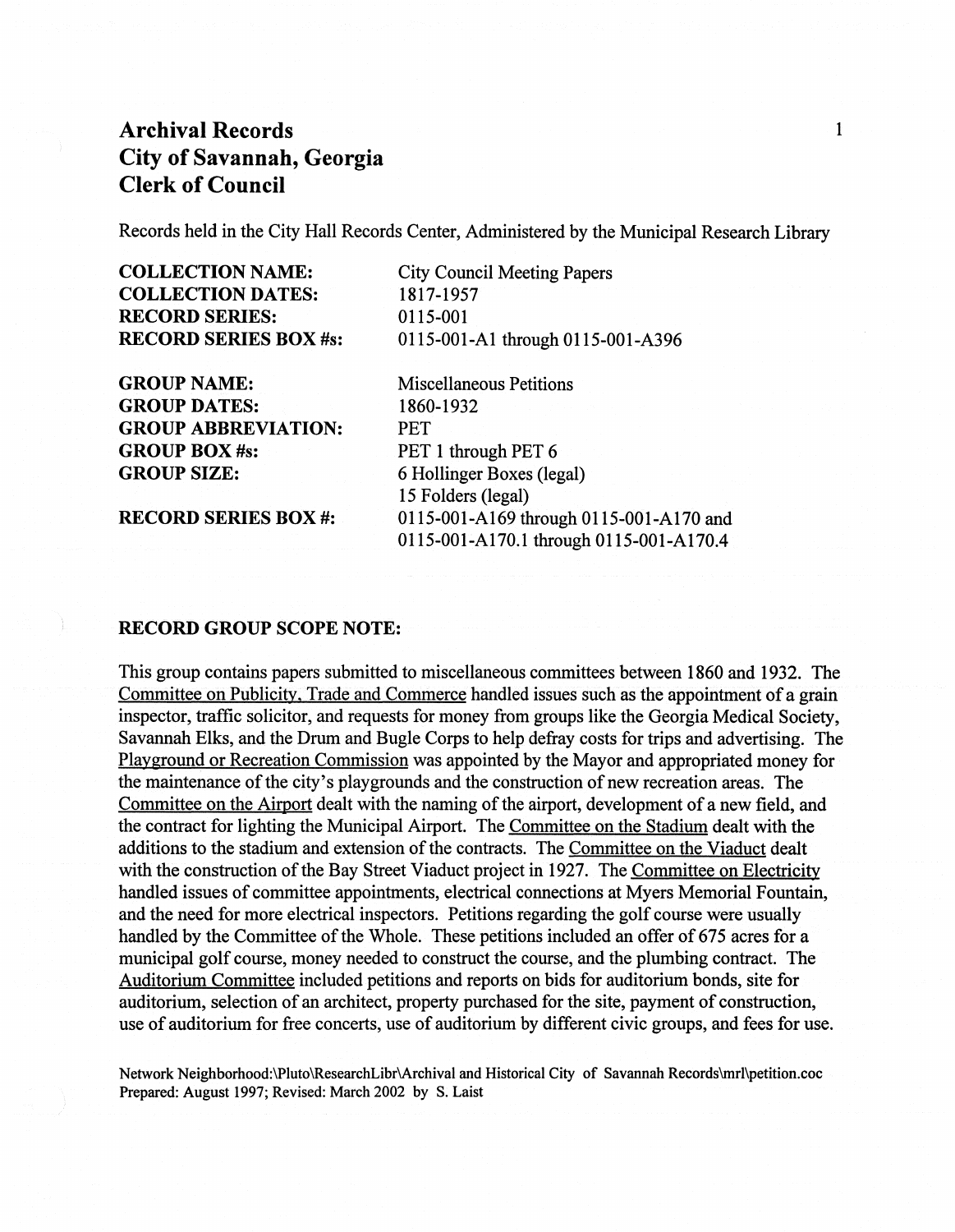Records held in the City Hall Records Center, Administered by the Municipal Research Library

The Committee on Health handled the petition to lease the City of Savannah the abattoir (slaughterhouse) in 1922. There were submissions made by the City Marshall from 1870-1889 and cases brought before the Chatham County Supreme Court from 1869-1872 that involved the Mayor and Council. This record group also contains miscellaneous petitions, committee reports, ordinances, resolutions, quarantine and yellow fever reports, alarm bells, contracts, times and places of operation for hucksters, cemetery and health reports, drainage and fire limits, etc. submitted to Council between 1860 and 1912. This small group of papers was discovered after the initial collection was processed. We were unable to determine the original record group to which these papers belonged.

Network Neighborhood:\Pluto\ResearchL\Archival and Historical City of Savannah Records\mrl\petition.coc Prepared: August 1997; Revised: March 2002 by S. Laist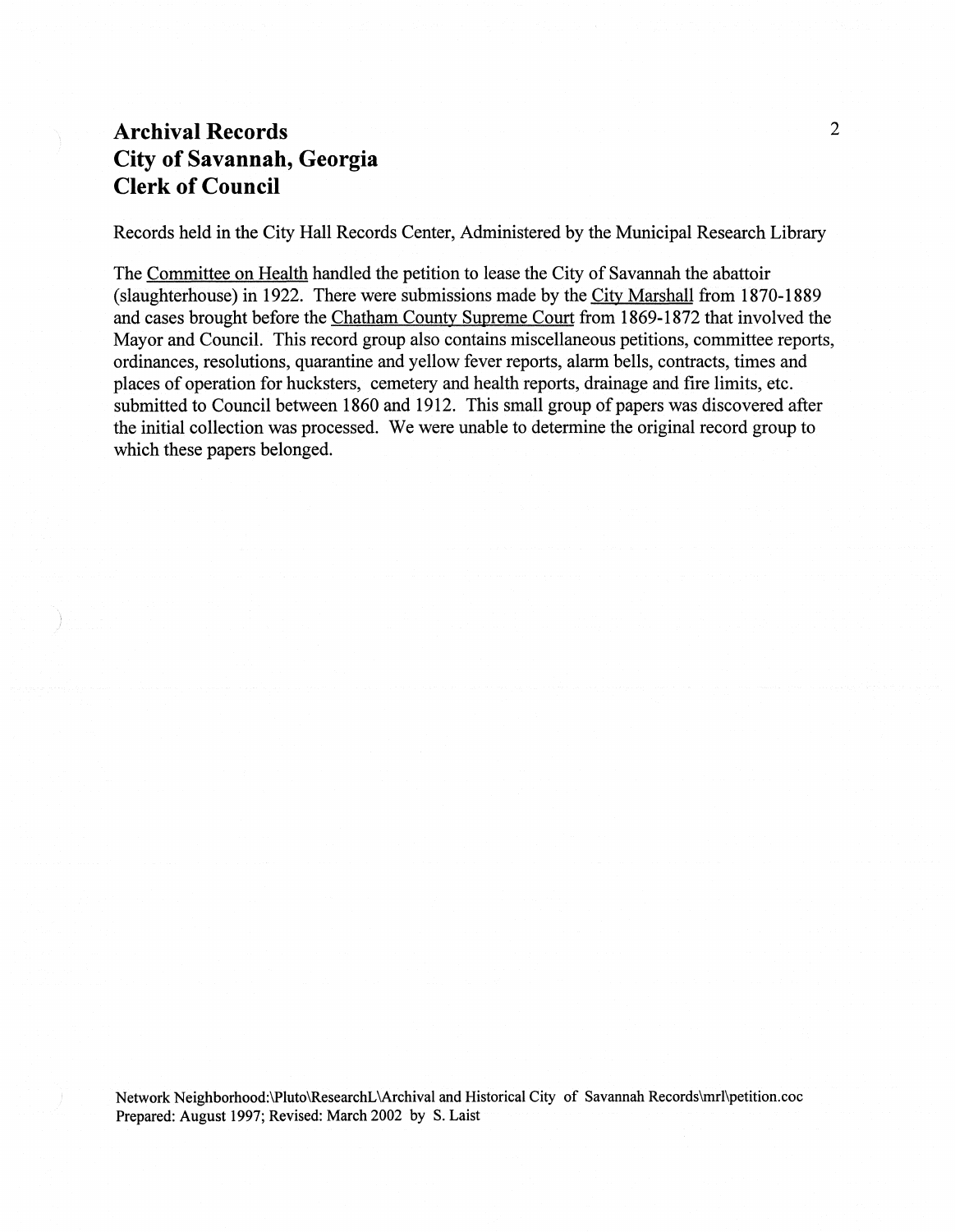Records held in the City Hall Records Center, Administered by the Municipal Research Library

City Council Meeting Papers (0115-001), 1859-1941 Miscellaneous Petitions (PET), 1860-1932

#### INVENTORY:

**BOX # PET 1** [0115-001-A169]

Folder 1: Publicity, Trade and Commerce Committee, 1914-1928.

Folder 2: Playground/Recreation Commission, 1914-1918.

Folder 3: Playground/Recreation Commission, 1919-1932.

Folder 4: Airport Committee, 1928-1931.

Folder 5: Stadium Committee, 1927.

Folder 6: Viaduct, 1927.

Folder 7: Committee on Electricity, 1921-1929.

Folder 8: GolfCourse, 1924-1925.

Folder 9: Auditorium Committee, 1915-1916.

Folder 10: Auditorium Committee, 1917-1921.

Folder 11: Auditorium Committee, 1922-1929.

Folder 12: Slaughterhouse, 1922.

#### **BOX # PET 2** [0115-001-A170]

Folder 13: City Marshall reports, 1870-1889. Folder 14: Chatham County Supreme Court, cases 1869-1872. Folder 15: Miscellaneous petitions to Council, 1870-1880.

Folder 16: Miscellaneous Petitions to Council, 1850's-1890's.

 $\bf{BOX}$  #  $\bf{PET 3}$  [0115-001-A170.1]

Folder 17: Miscellaneous petitions to Council, 1860. Folder 18: Miscellaneous petitions to Council, 1861. Folder 19: Miscellaneous petitions to Council, 1862. Folder 20: Miscellaneous petitions to Council, 1863. Folder 21: Miscellaneous petitions to Council, 1864. **BOX # PET 3** [0115-001-A170.1] continued Folder 22: Miscellaneous petitions to Council, 1865.

Network Neighborhood:\Pluto\ResearchL\Archival and Historical City of Savannah Records\mrl\petition.inv Prepared: August 1997; Revised: March 2002 by S. Laist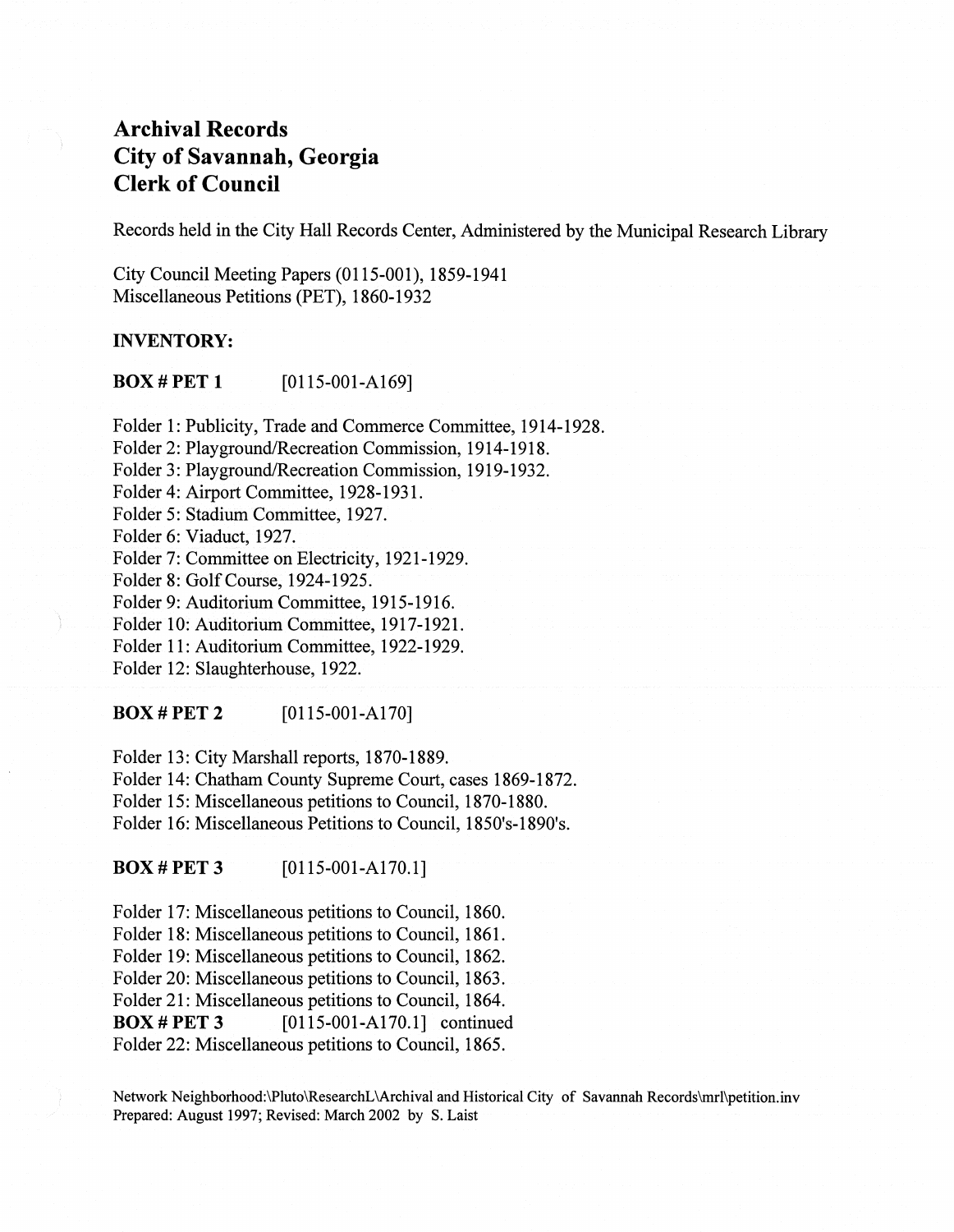Records held in the City Hall Records Center, Administered by the Municipal Research Library

City Council Meeting Papers (0115-001), 1859-1941 Miscellaneous Petitions (PET), 1860-1932

#### INVENTORY:

Folder 23: Miscellaneous petitions to Council, 1866. Folder 24: Miscellaneous petitions to Council, 1867. Folder 25: Miscellaneous petitions to Council, 1868. Folder 26: Miscellaneous petitions to Council, 1869. Folder 27: Miscellaneous petitions to Council, 1870. Folder 28: Miscellaneous petitions to Council, 1871. Folder 29: Miscellaneous petitions to Council, 1872. Folder 30: Miscellaneous petitions to Council, 1873. Folder 31: Miscellaneous petitions to Council, 1874.

**BOX # PET 4**  $[0115-001-A170.2]$ 

Folder 32: Miscellaneous petitions to Council, 1875. Folder 33: Miscellaneous petitions to Council, 1876. Folder 34: Miscellaneous petitions to Council, 1877. Folder 35: Miscellaneous petitions to Council, 1878. Folder 36: Miscellaneous petitions to Council, 1879. Folder 37: Miscellaneous petitions to Council, 1880. Folder 38: Miscellaneous petitions to Council, 1883.

**BOX # PET 5**  $[0115-001-A170.3]$ 

Folder 39: Miscellaneous petitions to Council, 1890. Folder 40: Miscellaneous petitions to Council, 1893. Folder 41: Miscellaneous petitions to Council, 1894. Folder 42: Miscellaneous petitions to Council, 1895.

**BOX # PET 5** [0115-001-A170.3] continued Folder 43: Miscellaneous petitions to Council, 1896. Folder 44: Miscellaneous petitions to Council, 1897. Folder 45: Miscellaneous petitions to Council, 1898.

Network Neighborhood:\Pluto\ResearchL\Archival and Historical City of Savannah Records\mrl\petition.inv Prepared: August 1997; Revised: March 2002 by S. Laist